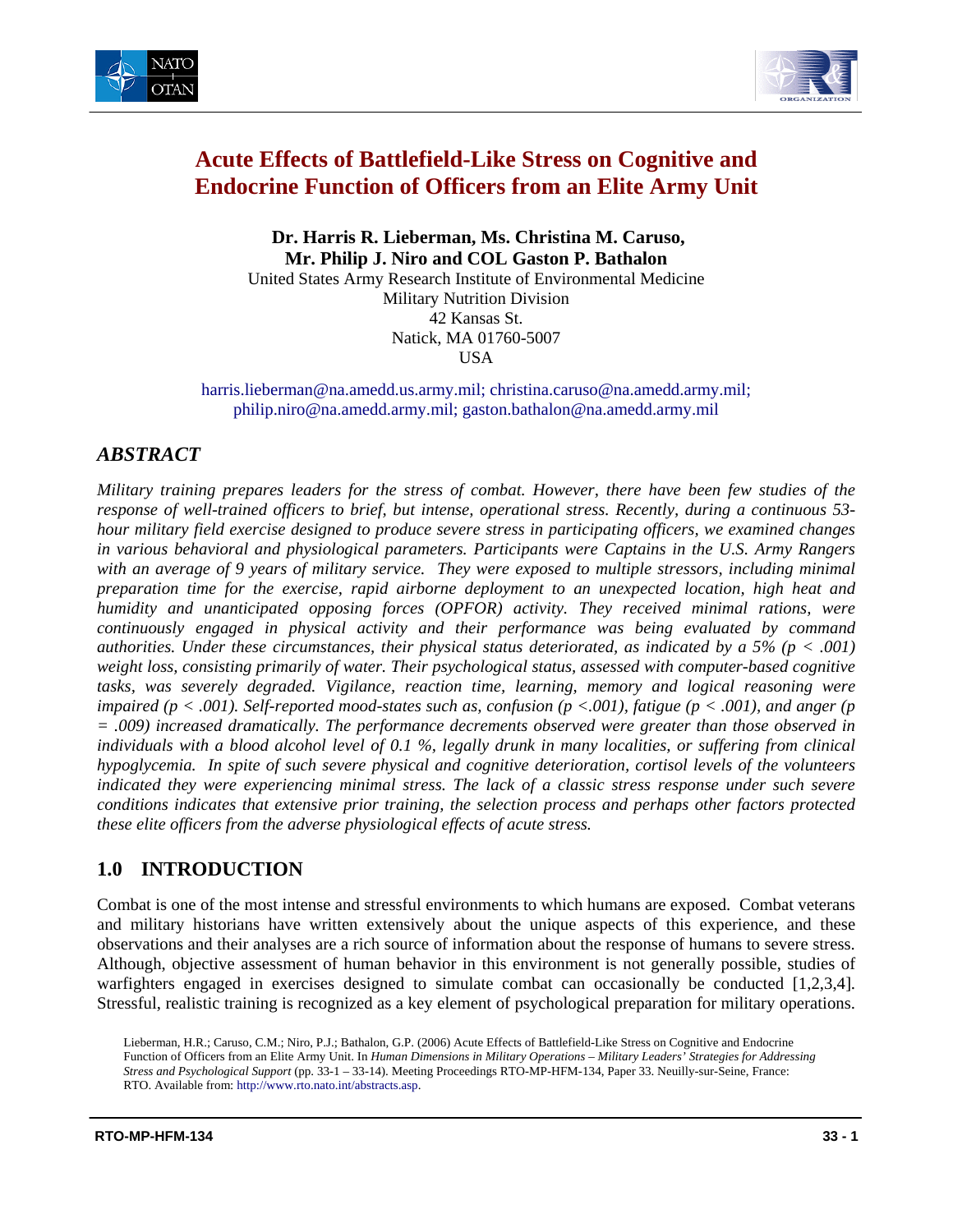| <b>Report Documentation Page</b>                                                                                                                                                                                                                                                                                                                                                                                                                                                                                                                                                                                                                                                                                                                                                                                                                                   |                             |                              |                       |                         | Form Approved<br>OMB No. 0704-0188                 |  |  |
|--------------------------------------------------------------------------------------------------------------------------------------------------------------------------------------------------------------------------------------------------------------------------------------------------------------------------------------------------------------------------------------------------------------------------------------------------------------------------------------------------------------------------------------------------------------------------------------------------------------------------------------------------------------------------------------------------------------------------------------------------------------------------------------------------------------------------------------------------------------------|-----------------------------|------------------------------|-----------------------|-------------------------|----------------------------------------------------|--|--|
| Public reporting burden for the collection of information is estimated to average 1 hour per response, including the time for reviewing instructions, searching existing data sources, gathering and<br>maintaining the data needed, and completing and reviewing the collection of information. Send comments regarding this burden estimate or any other aspect of this collection of information,<br>including suggestions for reducing this burden, to Washington Headquarters Services, Directorate for Information Operations and Reports, 1215 Jefferson Davis Highway, Suite 1204, Arlington<br>VA 22202-4302. Respondents should be aware that notwithstanding any other provision of law, no person shall be subject to a penalty for failing to comply with a collection of information if it<br>does not display a currently valid OMB control number. |                             |                              |                       |                         |                                                    |  |  |
| 1. REPORT DATE<br>01 APR 2006                                                                                                                                                                                                                                                                                                                                                                                                                                                                                                                                                                                                                                                                                                                                                                                                                                      |                             | 2. REPORT TYPE<br>N/A        |                       | <b>3. DATES COVERED</b> |                                                    |  |  |
| <b>4. TITLE AND SUBTITLE</b>                                                                                                                                                                                                                                                                                                                                                                                                                                                                                                                                                                                                                                                                                                                                                                                                                                       |                             |                              |                       | 5a. CONTRACT NUMBER     |                                                    |  |  |
| Acute Effects of Battlefield-Like Stress on Cognitive and Endocrine<br><b>Function of Officers from an Elite Army Unit</b>                                                                                                                                                                                                                                                                                                                                                                                                                                                                                                                                                                                                                                                                                                                                         |                             |                              |                       |                         | <b>5b. GRANT NUMBER</b>                            |  |  |
|                                                                                                                                                                                                                                                                                                                                                                                                                                                                                                                                                                                                                                                                                                                                                                                                                                                                    |                             |                              |                       |                         | <b>5c. PROGRAM ELEMENT NUMBER</b>                  |  |  |
| 6. AUTHOR(S)                                                                                                                                                                                                                                                                                                                                                                                                                                                                                                                                                                                                                                                                                                                                                                                                                                                       |                             |                              |                       |                         | <b>5d. PROJECT NUMBER</b>                          |  |  |
|                                                                                                                                                                                                                                                                                                                                                                                                                                                                                                                                                                                                                                                                                                                                                                                                                                                                    |                             |                              |                       |                         | <b>5e. TASK NUMBER</b>                             |  |  |
|                                                                                                                                                                                                                                                                                                                                                                                                                                                                                                                                                                                                                                                                                                                                                                                                                                                                    |                             |                              |                       |                         | 5f. WORK UNIT NUMBER                               |  |  |
| 7. PERFORMING ORGANIZATION NAME(S) AND ADDRESS(ES)<br><b>United States Army Research Institute of Environmental Medicine</b><br>Military Nutrition Division 42 Kansas St. Natick, MA 01760-5007 USA                                                                                                                                                                                                                                                                                                                                                                                                                                                                                                                                                                                                                                                                |                             |                              |                       |                         | 8. PERFORMING ORGANIZATION<br><b>REPORT NUMBER</b> |  |  |
| 9. SPONSORING/MONITORING AGENCY NAME(S) AND ADDRESS(ES)                                                                                                                                                                                                                                                                                                                                                                                                                                                                                                                                                                                                                                                                                                                                                                                                            |                             |                              |                       |                         | 10. SPONSOR/MONITOR'S ACRONYM(S)                   |  |  |
|                                                                                                                                                                                                                                                                                                                                                                                                                                                                                                                                                                                                                                                                                                                                                                                                                                                                    |                             |                              |                       |                         | 11. SPONSOR/MONITOR'S REPORT<br>NUMBER(S)          |  |  |
| 12. DISTRIBUTION/AVAILABILITY STATEMENT<br>Approved for public release, distribution unlimited                                                                                                                                                                                                                                                                                                                                                                                                                                                                                                                                                                                                                                                                                                                                                                     |                             |                              |                       |                         |                                                    |  |  |
| <b>13. SUPPLEMENTARY NOTES</b><br>See also ADM001955., The original document contains color images.                                                                                                                                                                                                                                                                                                                                                                                                                                                                                                                                                                                                                                                                                                                                                                |                             |                              |                       |                         |                                                    |  |  |
| 14. ABSTRACT                                                                                                                                                                                                                                                                                                                                                                                                                                                                                                                                                                                                                                                                                                                                                                                                                                                       |                             |                              |                       |                         |                                                    |  |  |
| <b>15. SUBJECT TERMS</b>                                                                                                                                                                                                                                                                                                                                                                                                                                                                                                                                                                                                                                                                                                                                                                                                                                           |                             |                              |                       |                         |                                                    |  |  |
| <b>16. SECURITY CLASSIFICATION OF:</b>                                                                                                                                                                                                                                                                                                                                                                                                                                                                                                                                                                                                                                                                                                                                                                                                                             |                             | 17. LIMITATION OF            | 18. NUMBER            | 19a. NAME OF            |                                                    |  |  |
| a. REPORT<br>unclassified                                                                                                                                                                                                                                                                                                                                                                                                                                                                                                                                                                                                                                                                                                                                                                                                                                          | b. ABSTRACT<br>unclassified | c. THIS PAGE<br>unclassified | <b>ABSTRACT</b><br>UU | OF PAGES<br>14          | <b>RESPONSIBLE PERSON</b>                          |  |  |

| <b>Standard Form 298 (Rev. 8-98)</b> |                               |  |  |
|--------------------------------------|-------------------------------|--|--|
|                                      | Prescribed by ANSI Std Z39-18 |  |  |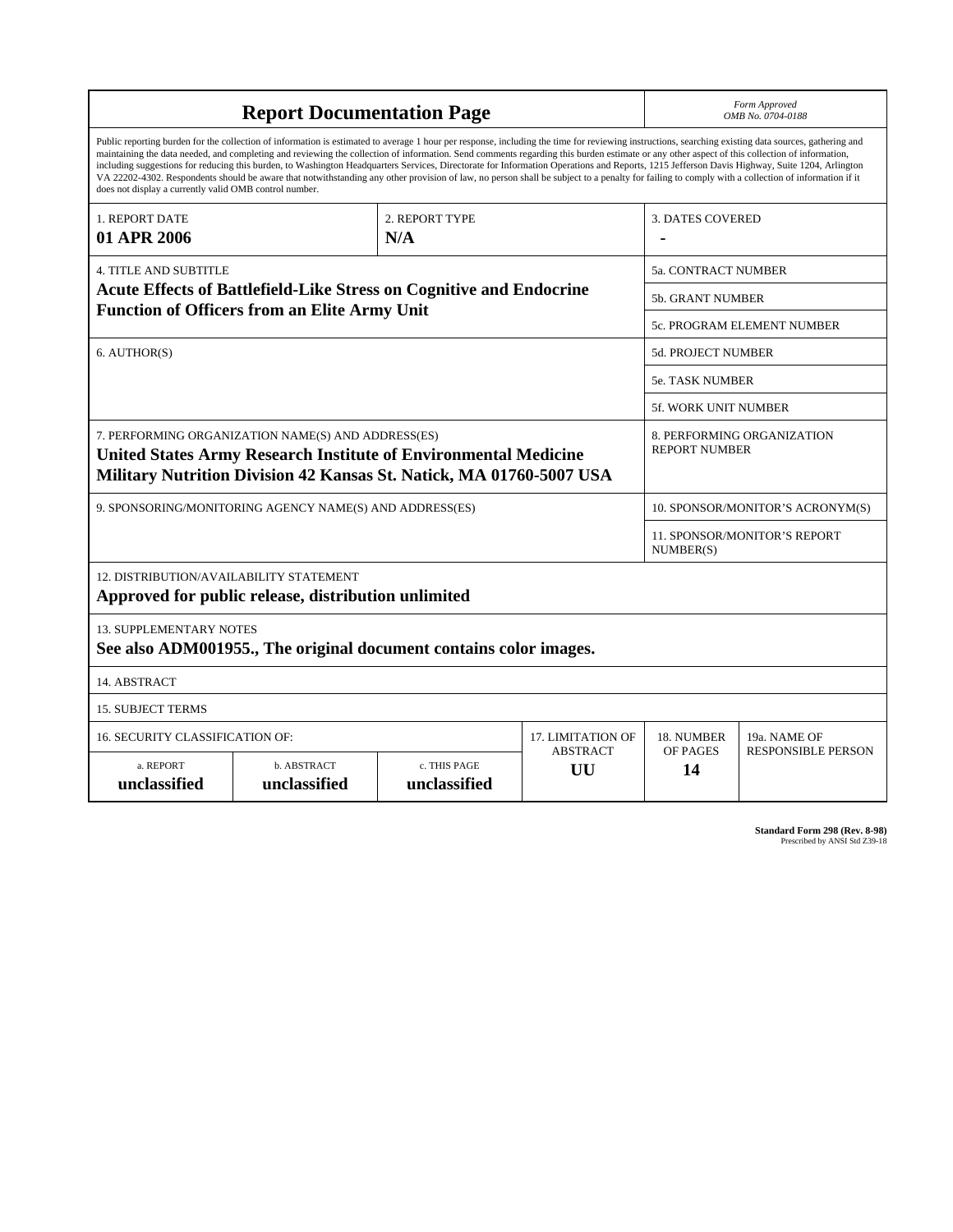

A key function of such training is to prepare warfighters for the stress of combat. The importance of such training is supported by the history of warfare which demonstrates that performance of well-trained units invariably exceeds that of inadequately prepared opponents. We have had several opportunities to conduct studies during realistic combat training with volunteers from various military units [3,4,5]. In one of these studies, the participants were well-trained officers from an elite infantry unit, the U.S. Army Ranger Regiment [4].

The officers were participants in a continuous 53-hour field training exercise, designed to produce severe, operationally relevant stress. We examined changes in a variety of behavioral and physiological functions before, during and immediately following the exercise. All officers were Captains with an average of 9 years of military experience. They were exposed to a realistic combination of stressors including minimal preparation time prior to the exercise, rapid airborne deployment to an unexpected location, unanticipated opposing forces (OPFOR) activity, and other simulated operational scenarios. In addition, the exercise was conducted in a hot, humid environment, the Rangers received minimal rations, were almost continuously engaged in physical activity and their performance was being evaluated by command authorities. The objective of the study was to quantify the extent of cognitive decrements associated with a multistressor operational environment and concurrently assess various physiological markers, including hormonal factors associated with stress.

## **2.0 METHODS AND MATERIALS**

## **2.1 Subjects**

Thirty-one male volunteers, all Captains in the U.S. Army, participated in this study. The mean (± SEM) age of the volunteers was  $31.6 \pm 0.4$  yrs; their height and weight were  $178.5 \pm 1.4$  cm and  $81.5 \pm 1.3$  kg, respectively. They had served, on average,  $9.2 \pm 0.5$  yrs on active duty. The study was approved by the U.S. Army Research Institute of Environmental Medicine Human Use Research Committee and the U.S. Army Office of the Surgeon General's Human Subjects Research Review Board. All volunteers gave written informed consent prior to participation. Commanding officers were not present when consent was obtained.

## **2.2 Procedures**

This research study was part of a U.S. Army field exercise conducted for training purposes by an elite, light infantry unit, the 75<sup>th</sup> Ranger Regiment. It consisted of three phases: an in-garrison preparation phase (prefield); a field exercise; and a concluding garrison phase (post-field). The volunteers' cognitive performance, mood and body composition were assessed once during each phase. The first test session was conducted in a classroom-like setting at 1800 h on Day 1 at the start of the pre-field phase. The unit deployed to the field at 0100 h on Day 3 and was tested on Day 4 at 1200 h in a tent. The final testing session was conducted at 0500 on Day 5 upon return to garrison (post-field phase), but before volunteers could sleep, eat, or rehydrate. Saliva cortisol levels were assessed three times a day during all phases of the study. During the exercise, maximum ambient temperature was  $31^{\circ}$ C with daily lows reaching  $19^{\circ}$ C. Average morning humidity was 86%, and average afternoon humidity was 56%.

Throughout the exercise, soldiers engaged in continuous activities including, a parachute drop, travel in small boats, sustained off-road hiking with heavy load carriage and exercises designed to simulate combat, including exposure to simulated explosions and gunfire. Water was available ad libitum. Food intake was minimal, consisting, for the entire duration of the field exercise, of a single standard field ration which provided 5.23 mJ (1250 Kcal) of energy.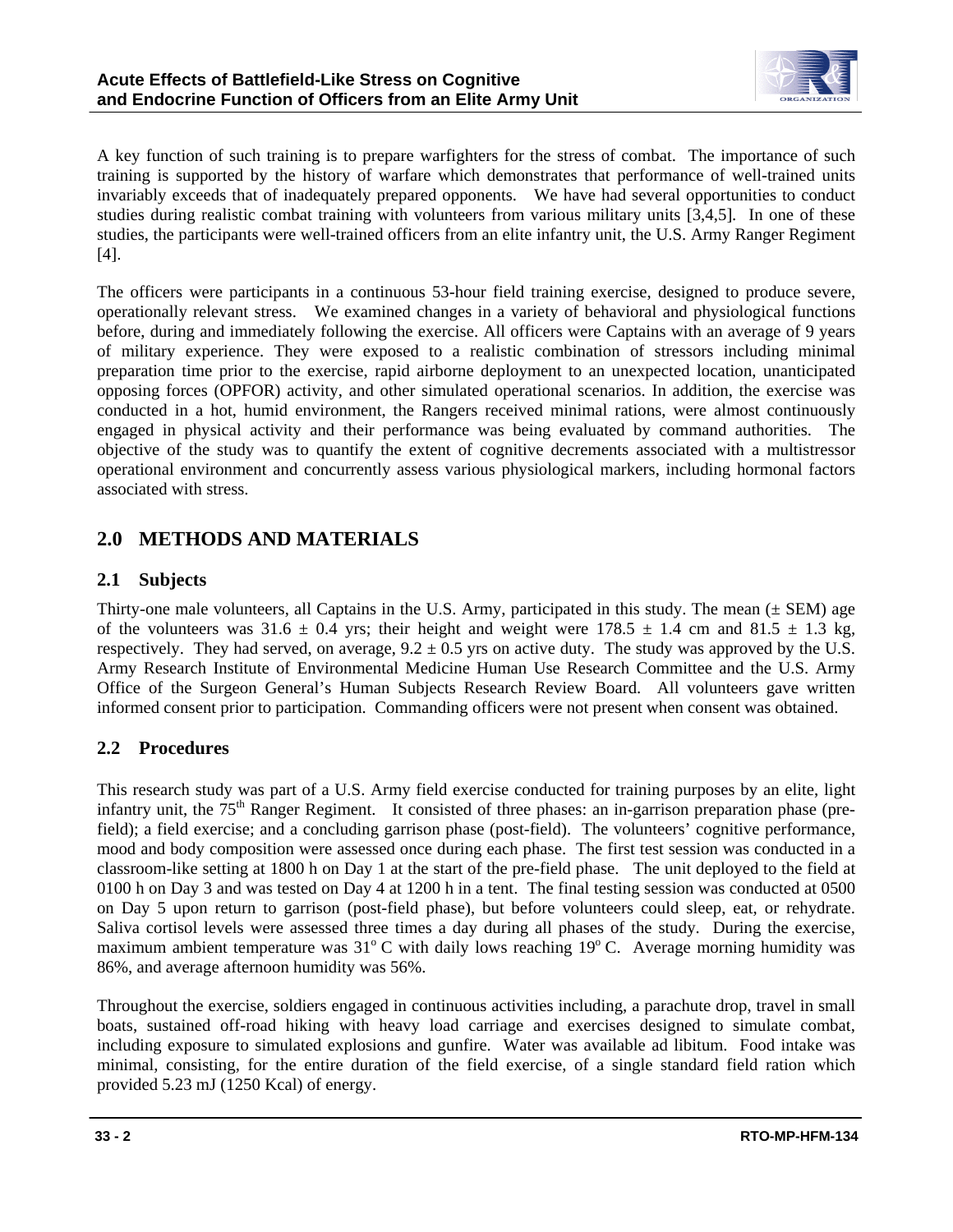

### **2.3 Cognitive and Mood Assessment**

We used a battery of tests that provide information on selected cognitive parameters of military relevance. The tests assessed basic functions like reaction time and vigilance, and more complex cognitive functions, such as attention, pattern recognition, memory and reasoning. They are sensitive to various stressors [3,6,7] and were previously employed in military field studies [3]. The cognitive tasks were administered on IBMcompatible laptop computers. Volunteers practiced all tests prior to the pre-field test session.

### **2.3.1 Four-Choice Visual Reaction Time (RT) Test**

This test assesses ability to respond rapidly and accurately to simple visual stimuli. Volunteers were presented with a series of visual stimuli at one of four different spatial locations on the computer screen [8]. They indicated the correct spatial location of each stimulus by pressing one of four adjacent keys on the keyboard. Parameters recorded included correct and incorrect responses, RT, premature errors (responding before presentation of the stimulus), and time-out errors (response latency greater than one second). The test took about five minutes to complete.

### **2.3.2 Scanning Visual Vigilance Test**

This test assesses vigilance, the ability to sustain attention during relatively boring, continuous tasks that generate minimal cognitive load [9,10]. The volunteer continuously scans the computer screen to detect the occurrence of an infrequent, difficult to detect stimulus that appears at random intervals and locations on the screen for two seconds. On average, a stimulus was presented once per minute. Upon detection of the stimulus, the volunteer pressed the keyboard space bar as rapidly as possible. The computer recorded whether a stimulus was detected and time required for detection. Responses made before or after stimulus occurrence were false alarms. Each test session lasted 20 minutes.

#### **2.3.3 Matching-to-Sample Test**

This test assessed short-term spatial memory (working memory) and pattern recognition [3,11]. The volunteer began by pressing the arrow key when the word "READY" appeared on the computer, after which an 8 x 8 matrix of a red and green checkerboard pattern was presented. The matrix appeared for 6 seconds, was removed and was followed by a variable delay interval. Then, two matrices were presented: the original matrix and a matrix with the color of two squares reversed. The volunteer attempted to select the matrix that matched the original sample. The task consisted of 20 trials. A response (left or right arrow key) was necessary within 15 seconds or a time-out error was recorded. Correct responses were recorded, as was RT.

#### **2.3.4 Repeated Acquisition Test**

This test assessed motor learning, attention and short-term memory [3,12]. Volunteers learned a sequence of 12 keystrokes using the four arrow keys of the computers. The outline of a rectangle was presented on the screen at the beginning of a trial. Each correct response filled in a portion (1/12th) of the rectangle from left to right with a solid yellow block. Each incorrect response blanked the screen for 0.05 seconds. The volunteer learned the correct sequence by trial and error. When a sequence was correctly completed, the rectangle became full, the screen blanked, and another empty rectangle reappeared for the next trial. A session ended when the volunteer completed 15 correct sequences (15 trials). Incorrect responses and time-tocomplete each trial were recorded. Ten minutes were required to complete this task.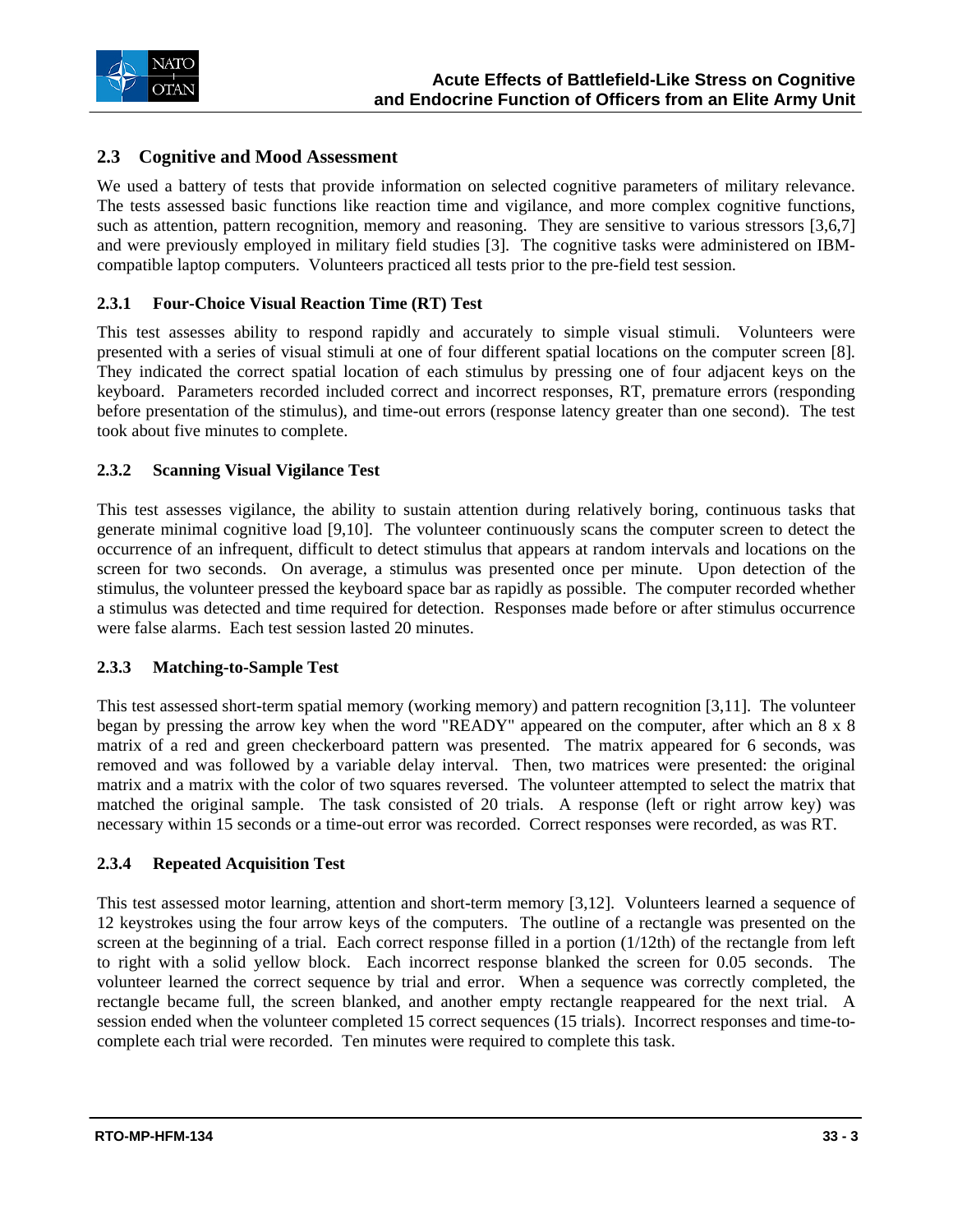

### **2.3.5 Grammatical Reasoning**

This test was adapted from the Baddeley Grammatical Reasoning Test and assessed language-based logical reasoning [13]. During each trial, a logical statement, such as "A is preceded by B," was followed by the letters AB or BA. The volunteer decided whether or not each statement correctly described the order of the two letters. The "T" key on the keyboard was pressed for correct (true) responses, and the "F" key was pressed for incorrect (false) responses. The subjects had 20 seconds to press a key or a score of no response was recorded. A session lasted for 32 trials and took five minutes to complete.

### **2.3.6 Profile of Mood States Questionnaire**

The POMS is a widely used, standardized, computer or paper-and-pencil administered inventory of mood states [14]. Volunteers rated a series of 65 mood-related adjectives on a five-point scale, in response to the question, "How are you feeling right now?" The individual adjectives factor into six mood sub-scales: tension, depression, anger, vigor, fatigue, and confusion.

### **2.4 Activity and Sleep Assessment**

Actigraphs, model BMA-32 (Precision Control Devices, Ft. Walton Beach, FL), were used to assess patterns of rest and activity (including work-rest cycle), total physical activity, and estimated duration and fragmentation of sleep. These devices are worn on the wrist of the non-preferred hand and are 4 cm in length, 3.1 cm in width, 1 cm high and weigh 57 grams. Total activity counts per day were derived and a validated algorithm determined whether the subject was awake or asleep for each minute [15].

### **2.5 Body Composition and Hydration Status**

Volunteers were weighed on a calibrated electronic battery-powered scale accurate to 0.1 kg (Seca, Birmingham, U.K.). Estimates of hydration status were based on bioelectric impedance spectroscopy (BIS) (Xitron 4000B, Xitron Technologies, San Diego, CA) measurements taken at the pre- and post-field tests and dual energy X-ray absorptiometry (DEXA) (LUNAR Model DPX-L, LUNAR Corporation, Madison, WI).

### **2.6 Saliva Cortisol**

Saliva (5 ml) was collected in salivette tubes (Sarstedt; Newton, NC) on three occasions per day: early morning (approximately 0600 h); midday (1200 h), and late evening (1800 h). Morning (0600 h) samples on Day 3 could not be collected as the volunteers were engaged in training activities that could not be interrupted. Cortisol was determined using standard R.I.A. procedures.

## **2.7 Statistical Analyses**

The cognitive, mood, body composition and hydration data were grouped by session and repeated-measure analyses of variance (ANOVA) conducted. A two-tailed, 0.05 level of probability was used to determine statistical difference. Only post-hoc differences identified using least significant difference (LSD) multiple comparison tests are reported here. The complete results of this study can be found in [4]. Activity and sleep were compared across a baseline period of pre-field activity in garrison versus the field operation using paired-sample t-tests.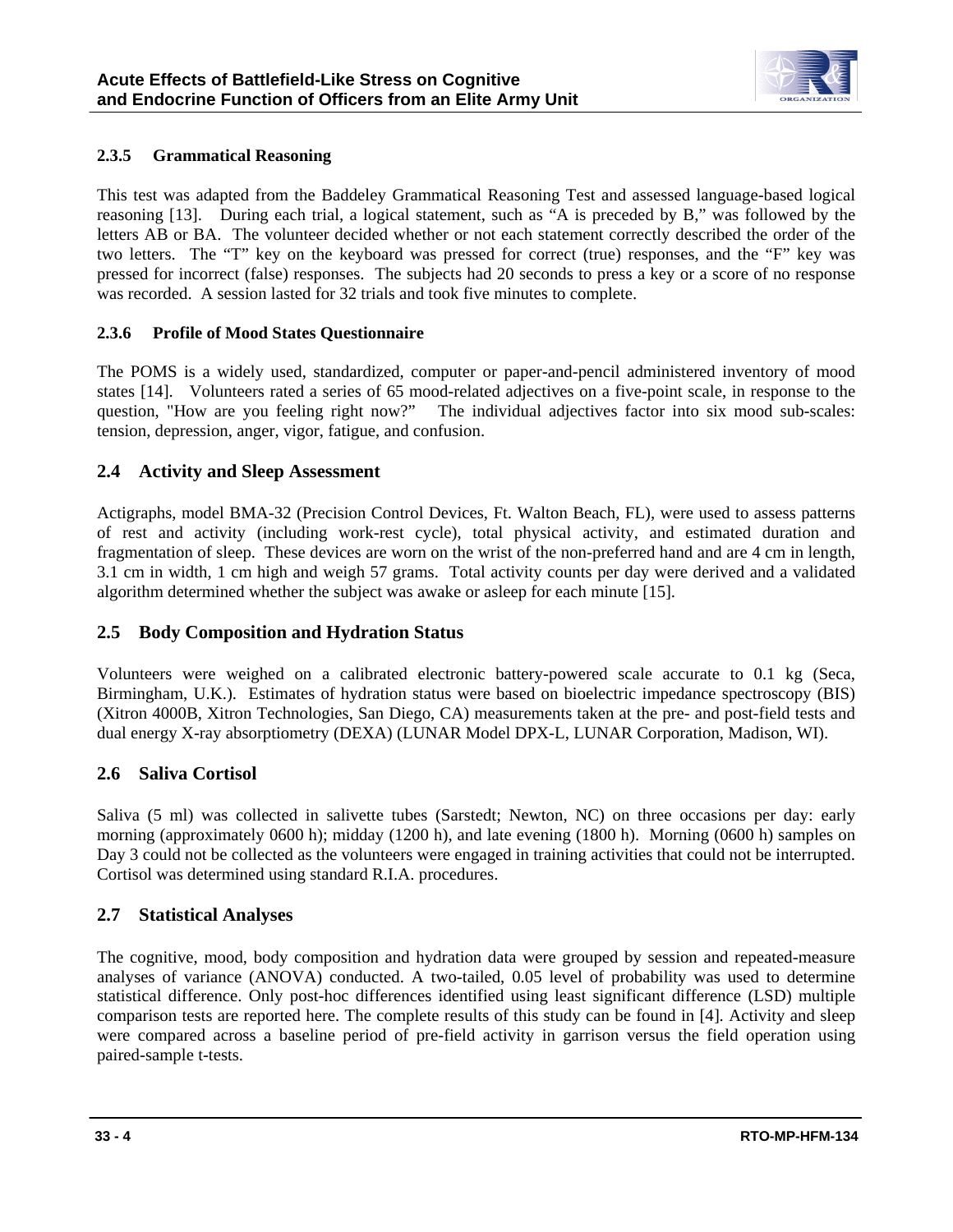

## **3.0 RESULTS**

### **3.1 Cognitive and Mood Test Battery**

### **3.1.1 Four-Choice Reaction Time**

Post-hoc tests demonstrated that RT increased 19.5% from pre- to post-field testing (p<0.001) (Figure 1). Incorrect responses increased 97.6% from prior to field exercise to during field exercises ( $p = 0.01$ ), and 218.4% from prior to post-exercise ( $p < 0.001$ ). Time-out errors increased in the field ( $p < 0.05$ ) (150%) and post-field  $(p < 0.01)$  (164%) compared to pre-exercise testing.

### **3.1.2 Visual Vigilance**

When the pre-field test session was compared on post-hoc testing to the field test session and post-field session, correct responses decreased 23% and 24%, respectively  $(p < 0.001)$ , RT increased 22% during both sessions and false alarms increased 363% and 163%, respectively  $(p < 0.05)$  (Figure 1).

### **3.1.3 Matching-to-Sample**

Post-hoc tests demonstrated correct responses decreased during the field exercise  $11\%$  (p < 0.01) and postfield exercise 31% ( $p < 0.001$ ) compared to pre-field testing (Figure 1). Reaction time increased from prefield to the field 26% ( $p < 0.001$ ) and post-field sessions 26% ( $p < 0.05$ ). Time-out errors increased from prefield testing to field testing by 700% ( $p < 0.05$ ) and post-field testing by 2300% ( $p < 0.01$ ).



**Figure 1: Percent degradation of selected dependent measures from the five cognitive tests administered: Four-Choice Reaction Time, Visual Vigilance, Matching-to-Sample, Repeated Acquisition and Grammatical Reasoning. The percent change is based on comparisons of the post-field test session to pre-field (baseline) test session.**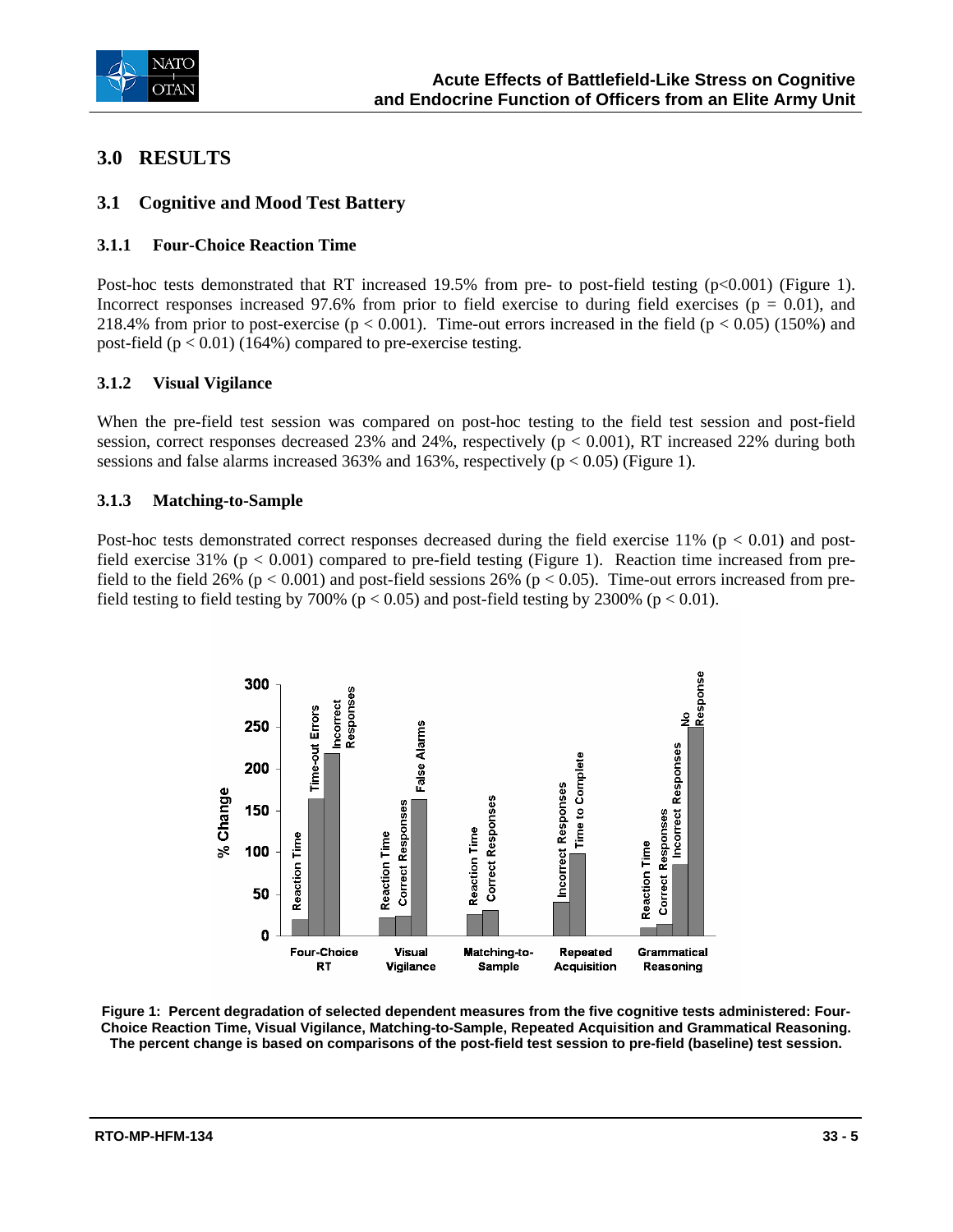

### **3.1.4 Repeated Acquisition**

Time-to-complete increased from pre-field exercise to field training  $24\%$  (p < 0.01) and between pre-field exercise and post-field assessment 40% ( $p < 0.001$ ) (Figure 1). The number of incorrect responses increased from pre-field to field training and post-field assessment 30% and 98%, respectively  $(p \le 0.01)$ .

### **3.1.5 Grammatical Reasoning**

Correct responses decreased across testing periods [pre-field vs. in-field,  $6.5\%$  (p <0.05); pre-field vs. postfield,  $14.5\%$  (p < 0.001)] (Figure 1). Incorrect responses increased 85% (p < 0.001) with post-hoc differences detected from pre-field to post-field exercises ( $p < 0.001$ ). Response time was not impaired.

#### **3.1.6 Profile of Mood States**

An increase in tension 54%, depression 168%, and confusion 251%, and a decrease in vigor 75% occurred when pre-field scores were compared to post-field results (Figure 2). Fatigue ( $p < 0.001$ ) increased 465% over the course of the study as did anger 86% ( $p = 0.009$ ). All post-hoc comparisons were significant.



**Figure 2: Percent degradation of the six POMS sub-scales, Tension, Vigor, Anger, Depression, Confusion and Fatigue, from the pre-field (baseline) POMS scores to post-field scores.** 

### **3.2 Sleep Assessment**

During the 27 h prior to the field exercise, subjects slept a total of  $5.3 \pm 0.2$  h (range 2.3-7.5) (Figure 3). This sleep was obtained as a single sleep event (the night of Day 2). During the 53 h subjects were in the field, they slept only  $3.0 \pm 0.3$  h. The mean number of sleep intervals during the field exercise was  $14.4 \pm 1.0$ .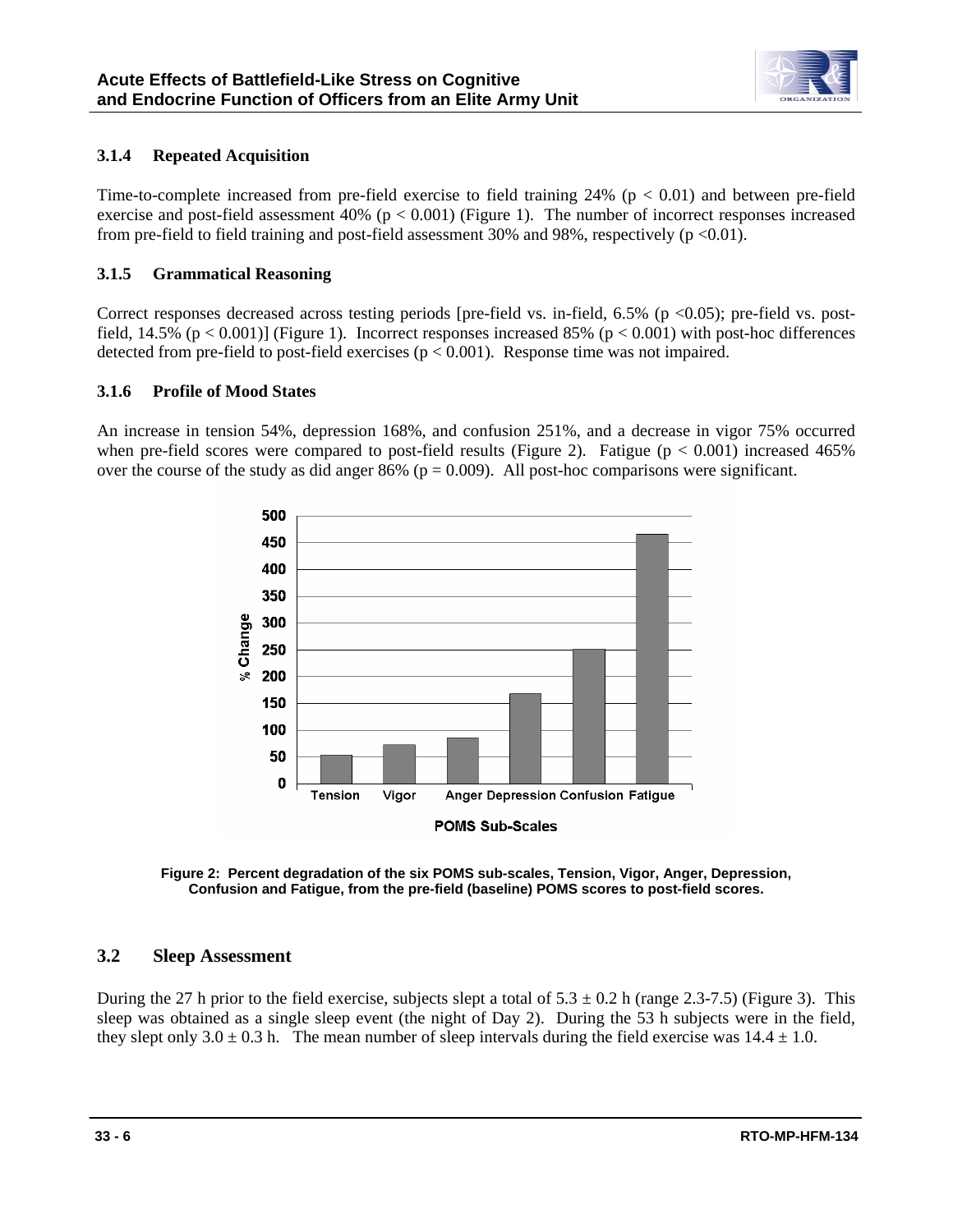



**Figure 3: Representative activity monitor (actigraph) data from one Ranger officer continuously collected over the 73 h of the study (including the 53 h of the exercise) [4]. The vertical height of each line plotted on the x-axis represents the number of movements detected in one minute of time. The arrows indicate testing and deployment times. Each day of the study is plotted as a 24-h. period starting at 0000 h. Below the primary x-axis of each day's plot is a second axis which displays estimated sleep versus waking time [15]. The thicker,**  lower bar on the second axis indicates that the subject is sleeping (upper bar = awake; lower bar = sleep).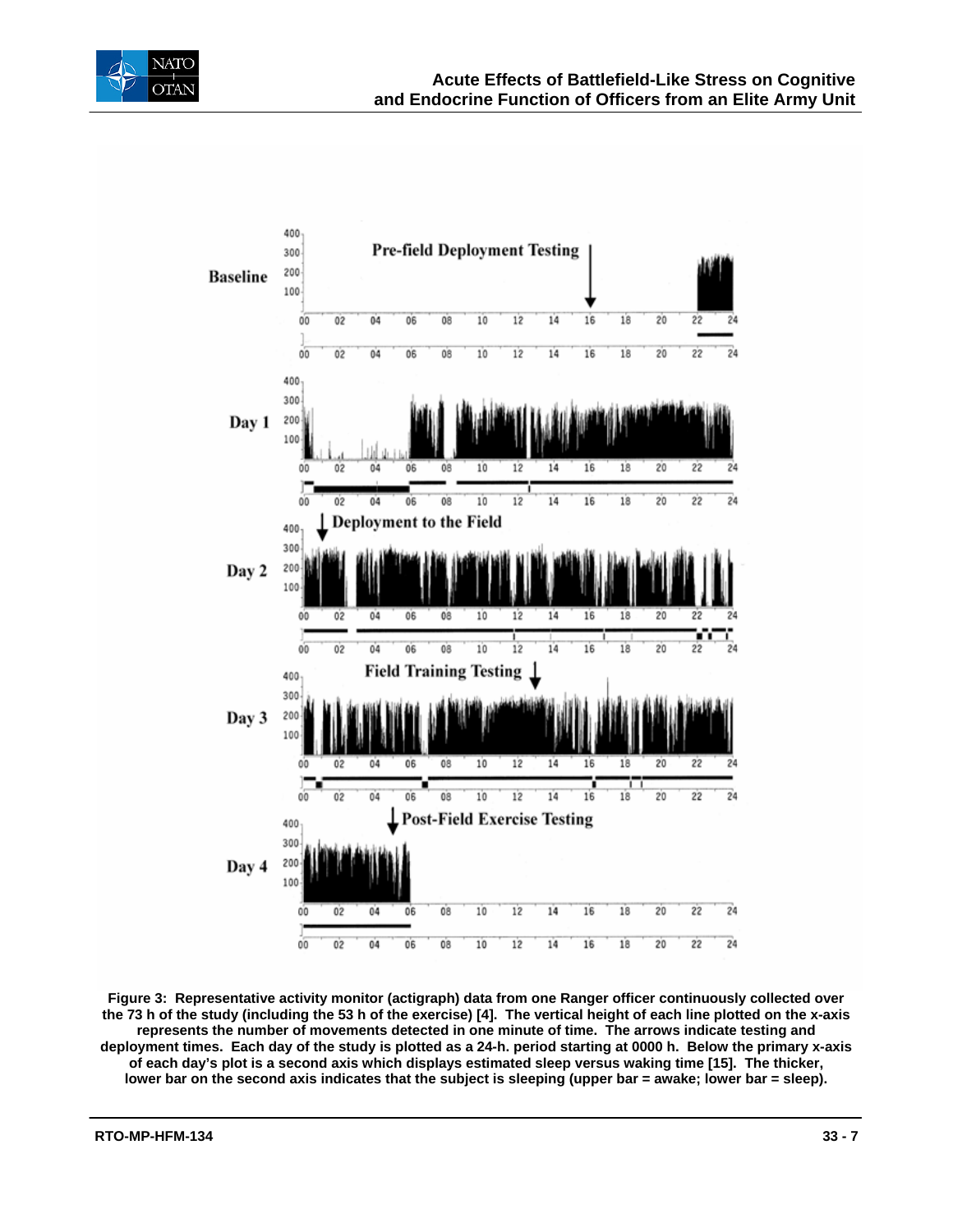

### **3.3 Body Composition and Hydration Status**

Body weight assessed by scale declined from  $81.5 \pm 1.3$  kg pre-field to  $78.8 \pm 1.3$  kg on Day 4, and then fell further, to 77.4  $\pm$  1.2 kg at the post-field phase, a 5.0% decline (p <0.001 on ANOVA). Estimated total body water, as assessed by BIS, declined from  $47.3 \pm 0.8$  liters pre-field to  $44.2 \pm 0.8$  liters at the post-field phase, a 6.3% decline ( $p \le 0.001$ ). Since substantial measurement error can occur when this technique is used, especially in dehydrated humans, DEXA measurements on randomly selected volunteers were used to verify the BIS results. Measurements of body composition with the DEXA technique are accurate despite variations in the water content of tissue [16]. Dehydration estimated from the DEXA data, when weight loss was partitioned using a three compartment model, was identical to the results from BIS. Mean total water weight loss was 3.1 kg or 3.1 liters with each technique.

### **3.4 Saliva Cortisol**

Mean salivary cortisol varied over time  $(p < 0.001)$ . Post-hoc testing was limited to comparisons of samples collected at the same time of day and pre-field versus post-field samples. During the exercise, cortisol levels were lower in the morning and higher in the evening compared to pre-field measurements taken the same time of day. Typically, morning cortisol levels are higher than evening levels. This disrupted pattern of release is indicative of circadian desynchronization of the officers as a result of the continuous nature of the exercise.

## **4.0 DISCUSSION**

The officers participating in this exercise were exposed to a variety of stressors intended to simulate combatlike conditions. These included: almost total sleep deprivation; continuous activity in a hot, humid environment; substantial dehydration; minimal food intake; and a variety of mentally and physically challenging activities designed to create unexpected and difficult situations. The effectiveness of this combat simulation was verified by a variety of techniques. Extensive loss of weight (5%) occurred in a brief period of time as documented using highly accurate scales and confirmed using DEXA technology. The lack of both sleep and any substantial rest periods during the 53 h of the field exercise was documented using wrist-worn actigraphs which have been validated previously using polysomnography [17]. Extensive decrements in cognitive performance were observed using standardized computer based tests of both simple and complex militarily relevant behaviors. On one simple task of decision making, Four Choice Visual RT, mean degradation in cognitive performance of the Rangers at the end of the exercise was greater than the that of individuals who are legally drunk or clinically hypoglycemic (Figure 4) [4].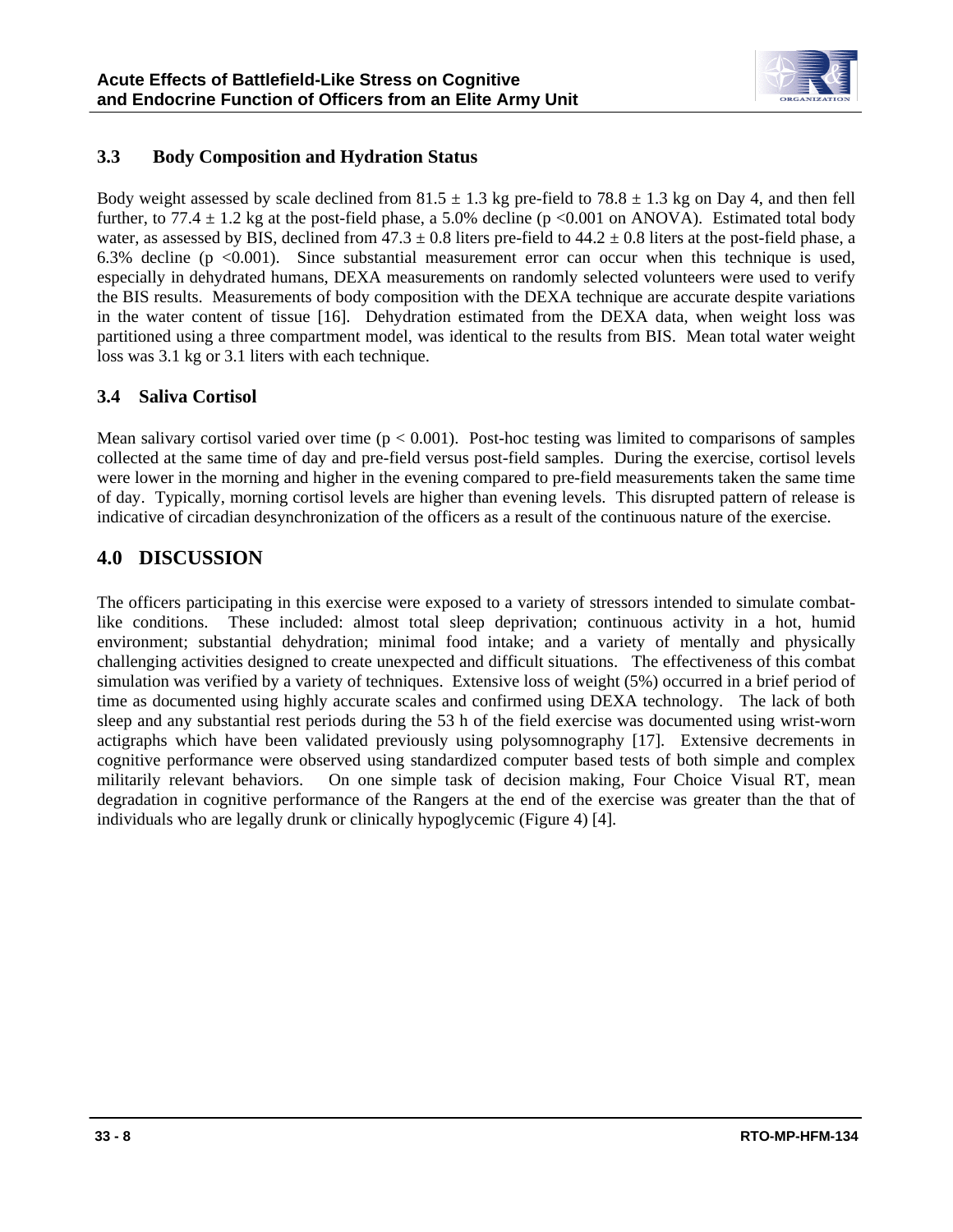



**Figure 4: Percent increase in Four Choice Reaction time (RT) latency resulting from alcohol intoxication**  (blood alcohol =  $0.10\%$ ) [18] and clinical hypoglycemia (blood glucose of 2.6 mmol  $I<sup>1</sup>$ ) [19] **compared to the increase in the same parameter during this study [4].** 

The standardized self-report mood questionnaire, the POMS, that was administered indicated that selfperceived cognitive status on certain sub-scales had reached a level comparable to that of individuals suffering from diseases such as narcolepsy (fatigue sub-scale), sleep apnea (fatigue sub-scale), depression (fatigue subscale), Parkinson's Disease (vigor sub-scale) and Chronic Fatigue Syndrome (fatigue sub-scale) (Figure 5) [20,21,22].



**Figure 5: Self-reported POMS Fatigue scores of patients diagnosed with narcolepsy [20], sleep apnea [20] and Chronic Fatigue Syndrome [21] compared to the post-field POMS Fatigue scores of the Rangers in this study.**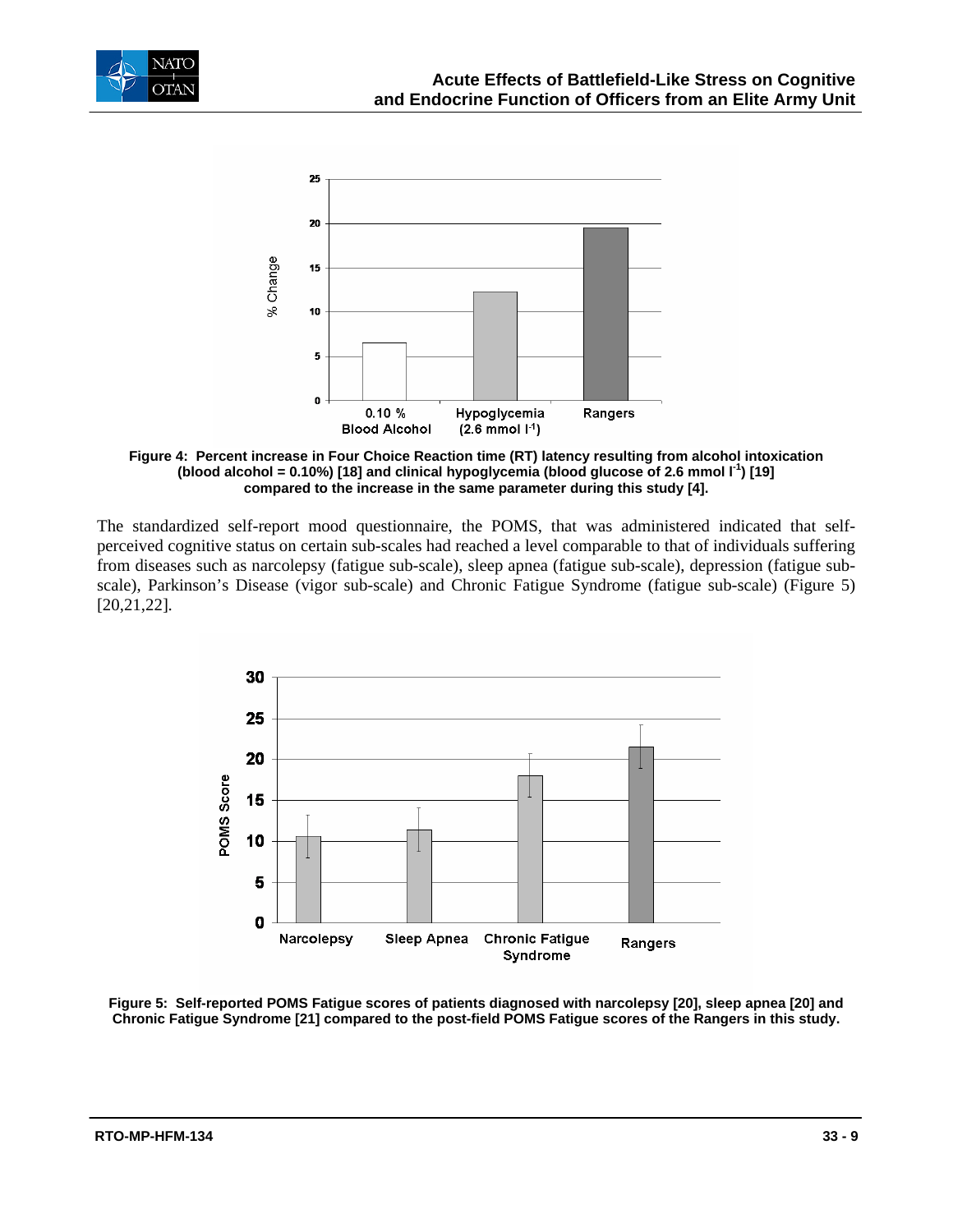

Although, by any objective standard, the Ranger officers were severely compromised behaviorally and physiologically, they showed little evidence of a classic stress response, which would be indicated by elevated cortisol release. Cortisol levels are widely used to assess the impact of psychological and physical stress on humans and are the most widely accepted marker of hypothalamus-pituitary-adrenal axis (HPA) activation [23,24,25]. Cortisol levels during the field exercise were in the range expected for non-stressed, military volunteers with demographic characteristics similar to our sample (Figure 6) [25]. During intense military field studies conducted with younger, less well-trained volunteers (cadets in a military academy ranging in age from 22-26 yrs), cortisol levels 2 to 3 times above baseline have been observed [26]. In military personnel severely stressed by exposure to a simulated prisoner of war scenario during Survive, Evade, Resist, Escape (SERE) training, cortisol is elevated 5 times above baseline values [25]. When normal volunteers are given exogenous corticosteroids, and in patients with elevated cortisol due to Cushing's syndrome, cognitive performance is substantially disrupted [27,28].



**Figure 6: Mean (± SEM) morning and afternoon post-field cortisol levels of the Rangers on Day 4 (PM) and Day 5 (AM) compared with mean morning and afternoon cortisol levels of a group of demographically similar, non-stressed military volunteers [25].** 

The lack of a substantial endocrine response by the Rangers to the severe stressors they experienced may be an important, objective marker of their resilience. Although, based on the objective behavioural and body composition measures employed, the Rangers were severely impacted by the exercise, they continued to perform their assigned duties, and were cooperative participants in the various voluntary research procedures of this study. It is likely the extensive prior training and experience of the officers protected them from intense HPA activation that would be expected given the severe stressors experienced during the exercise. Although the rationale for such realistic training and the importance of operational experience is not expressed in physiological terms, it appears to have a biological basis. It has been found that HPA activation during exposure to an extremely stressful military environment, survival school, varies depending on prior training. Soldiers from elite units, with substantial prior military experience, exhibit less HPA activation and perform their assigned duties better than age-matched controls with less training [29]. A similar phenomenon has been identified in the civilian literature and termed "stress hardiness" or "toughening" [30]. Of course, the selection process, whereby individuals who maybe inherently "stress-resistant" are chosen and self-select for assignment to elite military units, may explain, in part, these differences.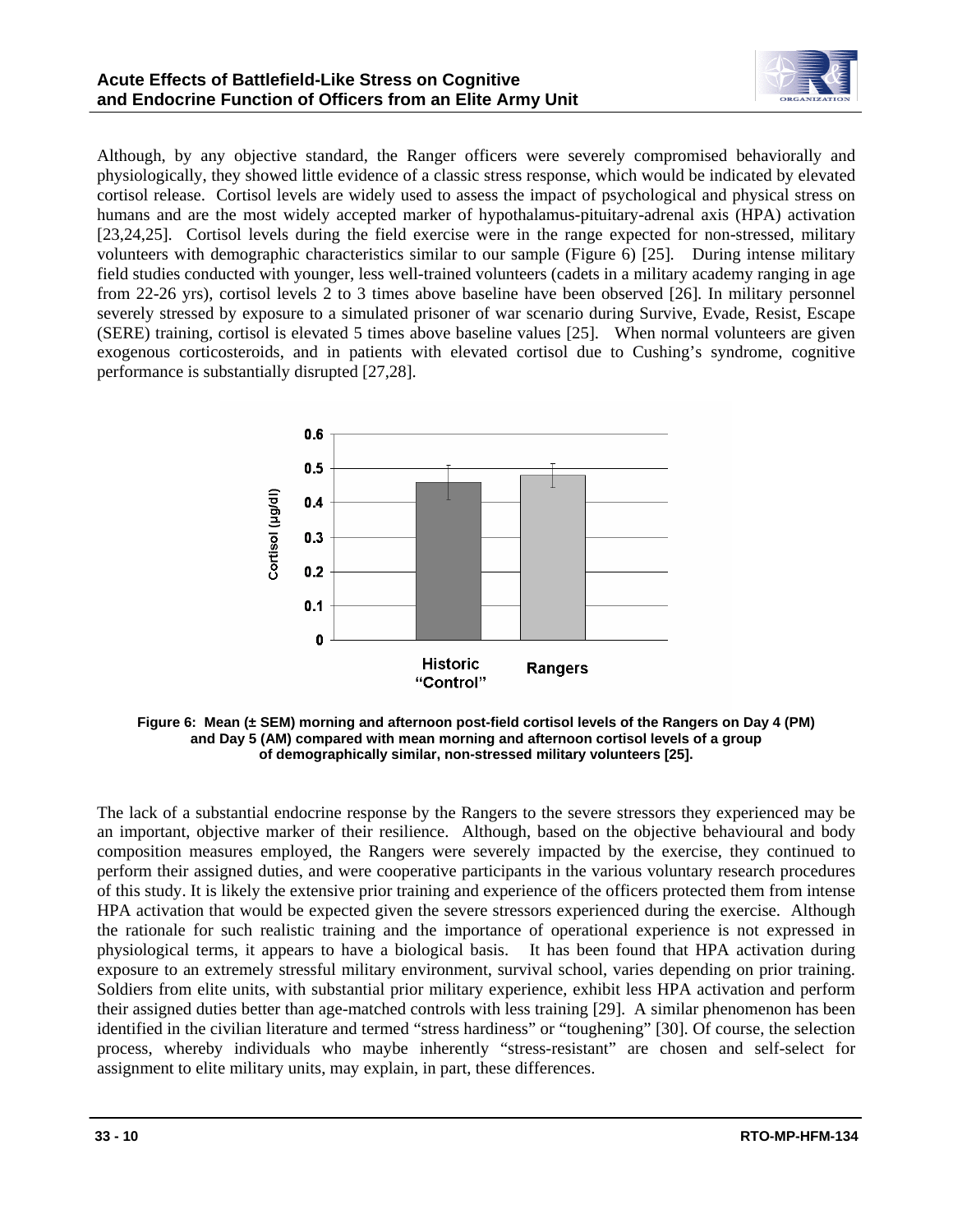

## **5.0 CONCLUSION**

This study suggests that intense, rigorous and frequent training and operational experience protects warfighters from at least some of the adverse physiological effects of acute stress. The long term consequence of such preparation on the mental health of service members remains to be determined. Of course, it is also possible that highly stressful training, if improperly conducted, could have unintended adverse consequences.

## **6.0 DISCLAIMER**

The views, opinions, and/or findings in this report are those of the authors and should not be construed as an official Department of Defense or Army position, policy, or decision, unless so designated by other official documentation. Citations of commercial organizations and trade names in this report do not constitute an official Department of the Army endorsement or approval of the products or services of these organizations. Human subjects participated in these studies after giving their free and informed voluntary consent. The investigators adhered to the policies for protection of human subjects as prescribed in Army Regulation 70-25, and the research was conducted in adherence with the provisions of 45 CFR Part 46.

## **7.0 REFERENCES**

- [1] Haslam, D.R. (1984). *The military performance of soldiers in sustained operations.* Aviat Space Environ Med. 55:216-221.
- [2] Opstad, P.K., Ekanger, R., Nummestad, M. & Raabe, N. (1978). *Performance, mood, and clinical symptoms in men exposed to prolonged, severe physical work and sleep deprivation.* Aviat Space Environ Med. 49:1065-1073.
- [3] Lieberman, H.R., Tharion, W.J., Shukitt-Hale, B., Speckman, K.L. & Tulley, R. (2002). *Effects of caffeine, sleep loss and stress on cognitive performance and mood during U.S. Navy SEAL training.*  Psychopharmacology. 164:250-261.
- [4] Lieberman, H.R., Bathalon, G.P., Falco, C.M., Kramer, F.M., Morgan III, C.A. & Niro, P. (2005). *Severe decrements in cognition function and mood induced by sleep loss, heat, dehydration, and undernutrition during simulated combat.* Biol Psychiatry. 57:422-429.
- [5] Lieberman, H.R., Bathalon, G.P., Falco, C.M., Morgan III, C.A., Niro, P. & Tharion, W.J. (2005). *The fog of war: decrements in cognitive performance and mood associated with combat-like stress.* Aviat Space Environ Med. 76:C7-C14.
- [6] Newhouse, P.A., Belenky, G., Thomas, M., Thorne, D., Sing, H.C. & Fertig, J. (1989). *The effects of damphetamine on arousal, cognition, and mood after prolonged total sleep deprivation.* Neuropsychopharmacology. 2:153-64.
- [7] Magill, R.A., Waters, W.F., Bray, G.A., Volaufova, J., Smith, S.R., Lieberman, H.R., McNevin, N. & Ryan, D.H. (2003). *Effects of tyrosine, phentermine, caffeine D-amphetamine, and placebo on cognitive and motor performance deficits during sleep deprivation.* Nutr Neurosci. 6:237-246.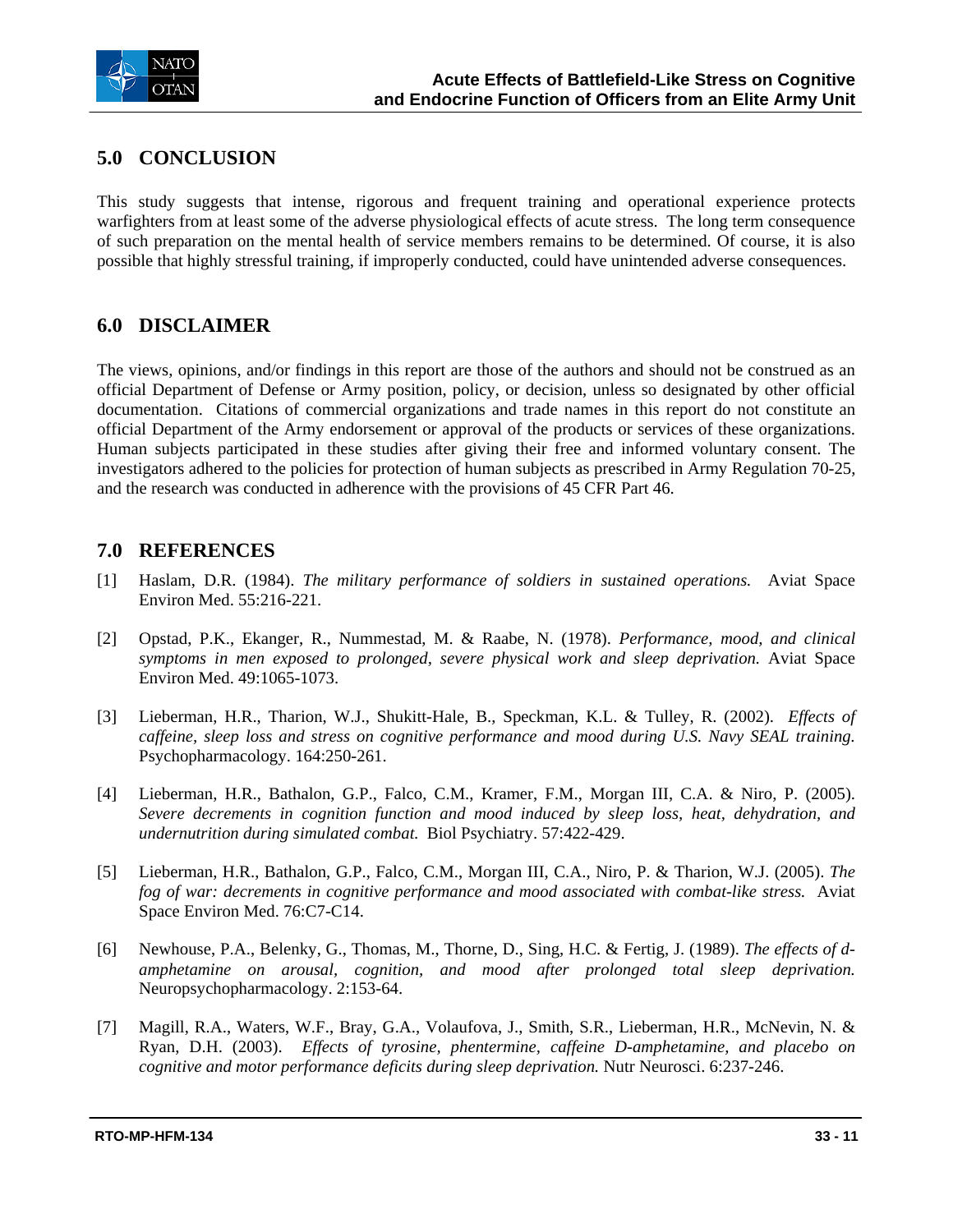

- [8] Dollins, A.B., Lynch, H.J., Deng, M.H., Kischka, K.U., Gleason, R.E., Wurtman, R.J., & Lieberman, H.R. (1993). *Effect of pharmacological daytime doses of melatonin on human mood and performance.* Psychopharmacology. 112:490-496.
- [9] Fine, B.J., Kobrick, J.L., Lieberman, H.R., Marlowe, B., Riley, R.H. & Tharion, W.J. (1994). *Effects of caffeine or diphenhydramine on visual vigilance.* Psychopharmacology. 114:233-238.
- [10] Lieberman, H.R., Coffey, B.P. & Kobrick, J. (1998). *A vigilance task sensitive to the effects of stimulants, hypnotics and environmental stress-the Scanning Visual Vigilance Test.* Behav Res Meth Instr Comp. 30:416-422.
- [11] Shurtleff, D., Thomas, J.R., Schrot, J., Kowalski, K. & Harford, R. (1994). *Tyrosine reverses a coldinduced working memory deficit in humans.* Pharmacol Biochem Behav. 47: 935-941.
- [12] Ahlers, S.T., Thomas, J.R., Schrot, J. & Shurtleff, D. (1994). *Tyrosine and glucose modulation of cognitive deficits resulting from cold stress.* In: Mariott BM, editor. Food Components to Enhance Performance. Washington, DC: National Academy Press, pp 301-320.
- [13] Baddeley, A.D. (1968). *A three-minute reasoning test based on grammatical transformation.* Psychonom Sci. 10:341-342.
- [14] McNair, D.M., Lorr, M. & Droppleman, L.F. (1971). *Profile of Mood States Manual.* San Diego, CA: Educational and Industrial Testing Service.
- [15] Webster, J.B., Kripke, D.F., Messin, S., Mullaney, D.J. & Wyborney, G. (1982). *An activity-based sleep monitor system for ambulatory use.* Sleep. 5:389-399.
- [16] Haderslev, K.V., Svendsen, O.L. & Staun, M. (1999). *Does paracentesis of ascites influence measurements of bone mineral or body composition by dual-energy x-ray absorptiometry?* Metabolism. 48(3):373-377.
- [17] Sadeh, A., Sharkey, K.M. & Carskadon, M.A. (1994). *Activity-based sleep-wake identification: an empirical test of methodological issues.* Sleep. 17(3):201-207.
- [18] Tiplady, B., Drummond, G.B., Cameron, E., Gray, E., Hendry, J., Sinclair, W. & Wright, P. (2001). *Ethanol, errors, and the speed-accuracy trade-off.* Pharmacol Biochem Behav. 69:635-41.
- [19] Strachan, M.W., Deary, I.J., Ewing, F.M., Ferguson, S.S., Young, M.J. & Frier, B.M. (2001). *Acute hypoglycemia impairs the functioning of the central but not peripheral nervous system.* Physiol Behav. 72:83-92.
- [20] Mosko, S., Zetin, M., Glen, S., Garber, D., DeAntonio, M., Sassin, J., McAnich, J. & Warren, S. (1989). *Self-reported depressive symptomatology, mood rating, and treatment outcome in sleep disorders patients.* J Clin Psych. 45:51-61.
- [21] Vollmer-Conna, U., Wakefield, D., Lloyd, A., Hickie, I., Lemon, J., Bird, K.D. & Westbrook, R.F. (1997). *Cognitive deficits in patients suffering from chronic fatigue syndrome, acute infective illness or depression.* Brit J Psychiatry. 171:377-381.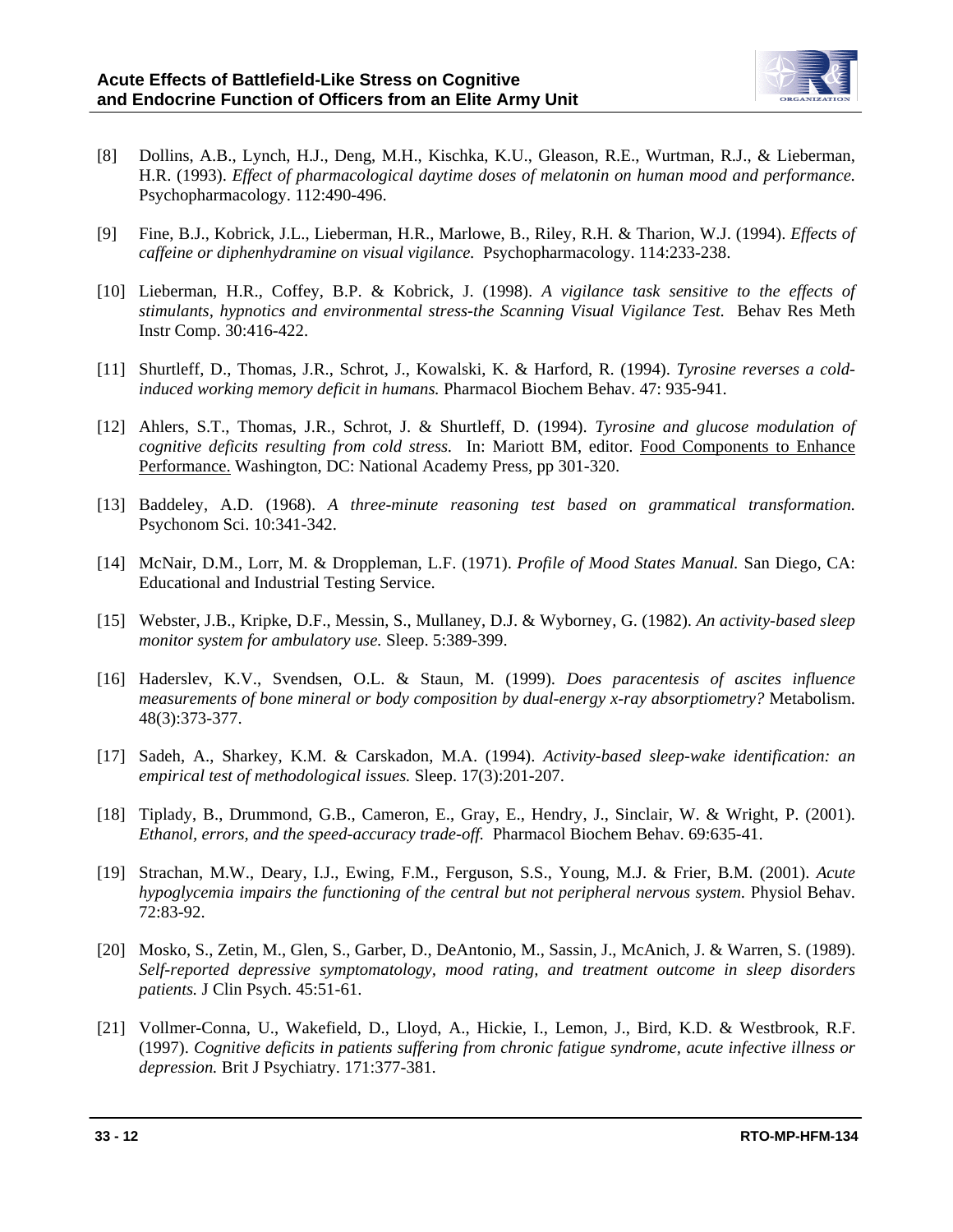

- [22] Lou, J., Kearns, G., Oken, B., Sexton, G. and Nutt, J. (2001). *Exacerbated physical fatigue and mental fatigue in Parkinson's Disease.* Movement Dis. 16:190-196.
- [23] Kahn, J.P., Rubinow, D.R., Davis, C.L., Kling, M. & Post, R.M. (1988). *Salivary cortisol: a practical method for evaluation of adrenal function.* Biol Psychiatry. 23:335-349.
- [24] Kirschbaum, C., Hellhammer, D.H. (1989). *Salivary cortisol in psychobiological research: an overview.* Neuropsychobiology. 22:150-169.
- [25] Morgan III, C.A., Wang, S., Mason, J., Southwick, S.M., Fox, P., Hazlett, G., Charney, D.S. & Greenfield, G. (2000). *Hormone profiles in humans experiencing military survival training.* Biol Psychiatry. 47:891-901.
- [26] Opstad, K. (1994). *Circadian rhythm of hormones is extinguished during prolonged physical stress, sleep and energy deficiency in young men.* Eur J Endocrinol. 131:56-66.
- [27] Wolkowitz, O.M. (1994). *Prospective controlled studies of the behavioral and biological effects of exogenous corticosteroids.* Psychoneuroendocrinology. 19:233-255.
- [28] Forget, H., Lacroix, A., Somma, M., Cohen, H. (2000). *Cognitive decline in patients with Cushing's syndrome.* J Int Neuropsychol Soc. 6:20-29.
- [29] Morgan III, C.A., Wang, S., Rasmusson, A., Hazlett, G., Anderson, G. & Charney, D.S. (2001). *Relationship among plasma cortisol, catecholamines, neuropeptide Y, and human performance during exposure to uncontrollable stress.* Psychosom Med. 63:412-422.
- [30] Dienstbier, R.A. (1989). *Arousal and physiological toughness: implications for mental and physical health.* Psychol Rev. 96:84-100.